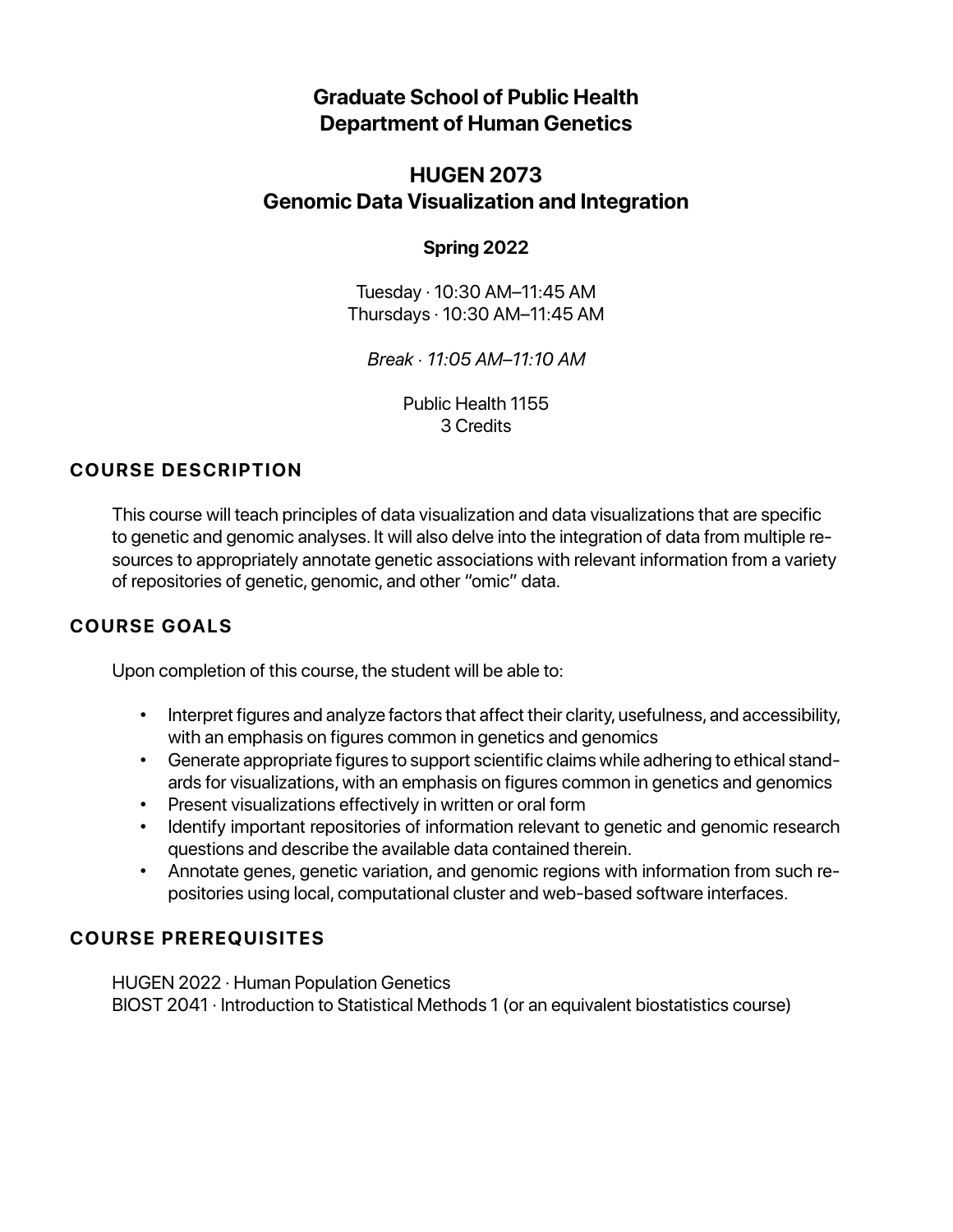## **FACULTY**

## **Hyun Jung (H.J.) Park, Ph.D.**

3122 Public Health 412-383-0520 hyp15@pitt.edu Office hours TBD and upon request

### **Jonathan M. Chernus, Ph.D.**

3124 Public Health 412-723-7097 jonchernus@pitt.edu Office hours TBD and upon request

**Ryan L. Minster, Ph.D., M.S.I.S.** 3118 Public Health 412-624-6928 rminster@pitt.edu Office hours TBD and upon request

## **CANVAS INSTRUCTION**

This course will use the University's Canvas site (canvas.pitt.edu). Each lecture will be accompanied by supporting material and further reading, all of which will be made available around the time of the lecture. It is the student's responsibility to check for, and read, this material. The instructors will use Canvas as the primary means of communicating with the students, who are expected to check the site on a regular basis throughout the semester.

## **Accessibility**

Ensuring an accessible and pleasant experience to all users, regardless of disability, is a key focus of Canvas. The Canvas platform was built using the most modern HTML and CSS technologies and is committed to W3C's Web Accessibility Initiative and §508 (www.section508.gov) guidelines.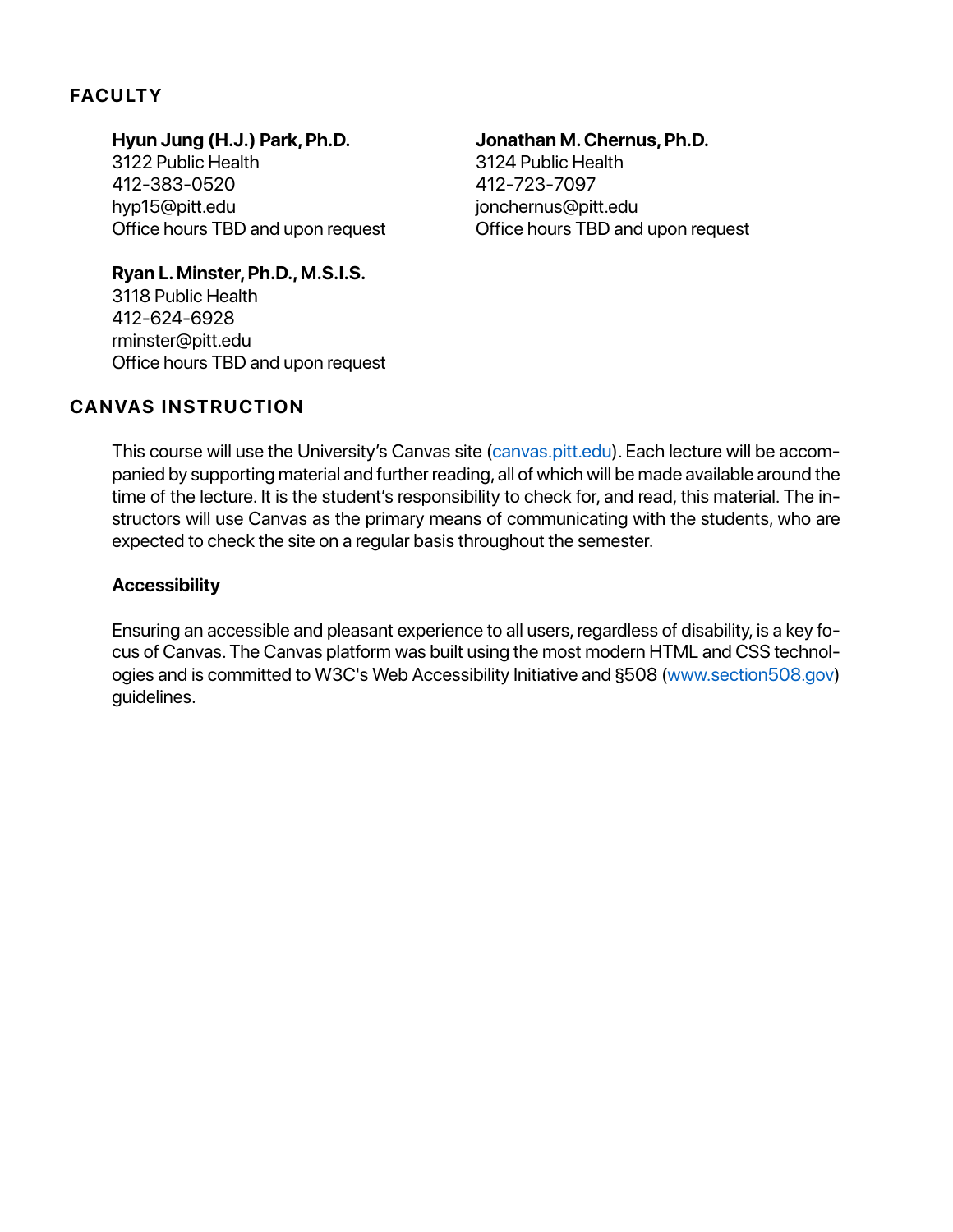## **EVALUATION AND GRADING**

Evaluation will be based on the following components:

### *Syllabus Review* (1)

This assessment will consist of 15 questions about the syllabus. This assessment can be taken repeatedly until passed without costing mulligans (see below). *The initial deadline for this assignment is Thu Jan 13. It can be retaken an unlimited amount of times until passed up to Wed Jan 19 at 11:59 PM EST.*

### *R Coding Project* (1)

This assessment will consist of a set coding tasks with R, aimed at preparing you to create visualizations using R. This assignment is considered passed if 80% coding tasks are successfully completed.

### *Five-Minute Papers* (29)

At the end of each class session students will submit responses to a few questions about the session's content. If a student is unable to attend a class session and needs to leave early, they can submit their five-minute paper up to one week after the session (facilitated by viewing the recorded session via Canvas).

### *Visualization Critiques* (2)

Students will submit a one-page critique of an assigned visualization (figure) from the literature based on the principles for good visualization taught in the class.

### *Course Projects* (6)

There will be six course projects: three projects that will assess proficiency in designing a visualization, coding to produce it, and writing a description of it; and three projects that will assess proficiency with annotating and integrating primary association results with data from standing data repositories and describing the relationships between the primary findings and salient features from those repositories. Course projects will be graded as satisfactory or unsatisfactory based on meeting a specified set of requirements for each project when the project is assigned.

### **Late Policy & Revision Policy**

Each student begins the term with four mulligans. Each mulligan can be used for a 48-hour extension on a project, an opportunity to redo the coding project, or an opportunity to revise a course project. You can use additional mulligans for further extensions on a project, so that you could spend two mulligans for a 96-hour extension.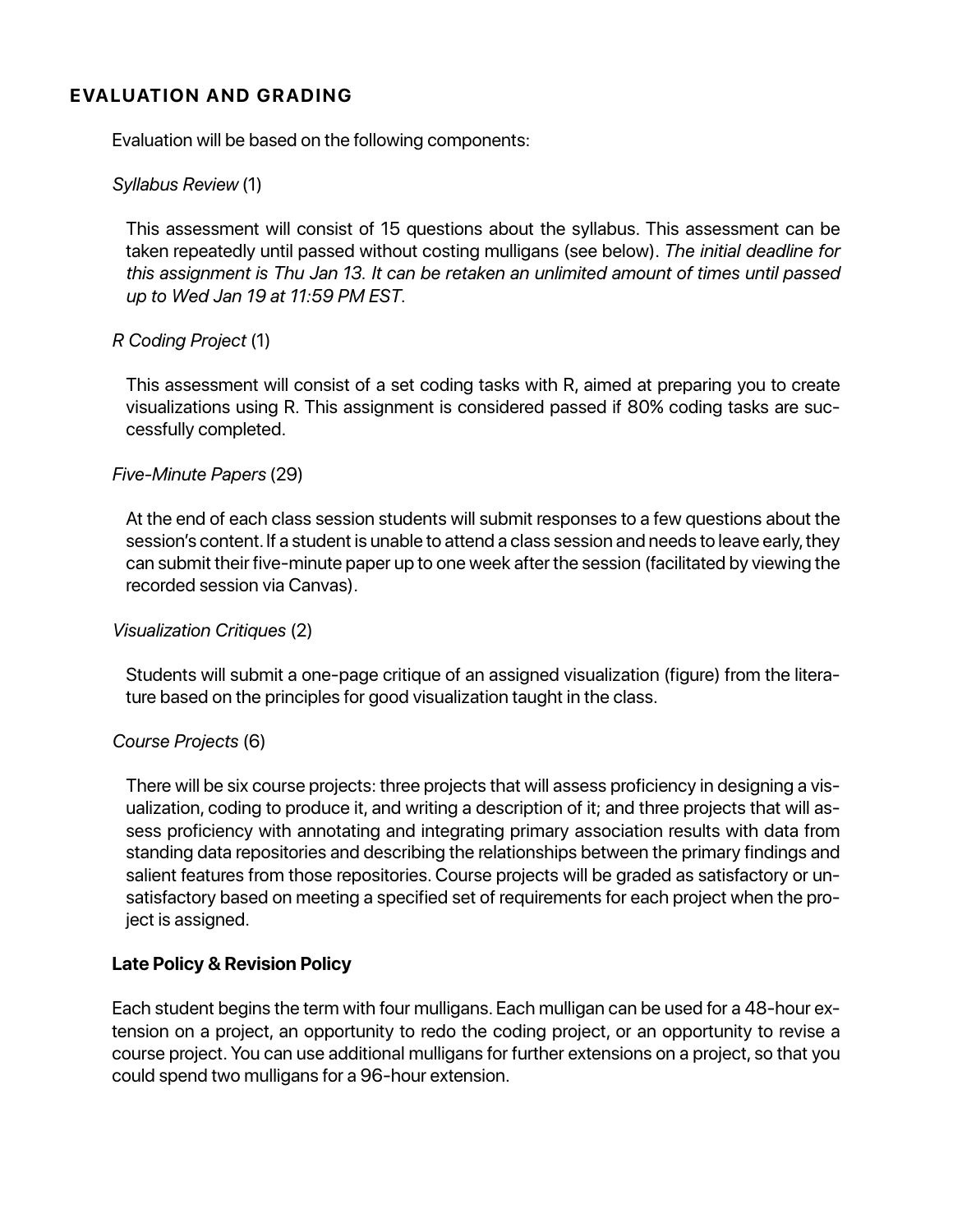## **Grading**

Letter grades for the course are assigned based on the number of items in each component (coding project, critiques, and course projects) for which the student earns a 'satisfactory.'

| <b>Course Grade</b>            |       | C   | В   |     | $A+$ |                                                  |
|--------------------------------|-------|-----|-----|-----|------|--------------------------------------------------|
| <b>Syllabus Review</b>         | 80%   | 80% | 80% | 80% |      | 80% Each visualization critique,                 |
| R Coding Assignment            | 80%   | 80% | 80% | 80% |      | 95% five-minute paper,                           |
| <b>Five-Minute Papers</b>      | 17/29 |     |     |     |      | 20/29 23/29 26/29 29/29 & course project will be |
| <b>Visualization Critiques</b> | 1/2   | 1/2 | 2/2 | 2/2 | 2/2  | graded satisfactory/                             |
| <b>Course Projects</b>         | 3/6   | 4/6 | 5/6 | 6/6 | 6/6  | unsatisfactory.                                  |

For example, to earn a B, a student must satisfactorily complete 80% of the syllabus review, 80% tasks in the R coding project, 23 of 29 five-minute papers, 2 of the 2 visualization critiques, and 5 of the 6 course projects.

Remember that unsatisfactory critiques and projects can be revised by using a mulligan.

## **COURSE MATERIALS**

## **Required Software (All available free online)**

Web Browser

| R             |  |
|---------------|--|
| r-project.org |  |

R Studio *rstudio.com* Pulse Secure *pulsesecure.net*

## **Required Textbook (Available free online)**

*Fundamentals of Data Visualization* by Claus O. Wilke www.clauswilke.com/dataviz

Selected papers from the literature.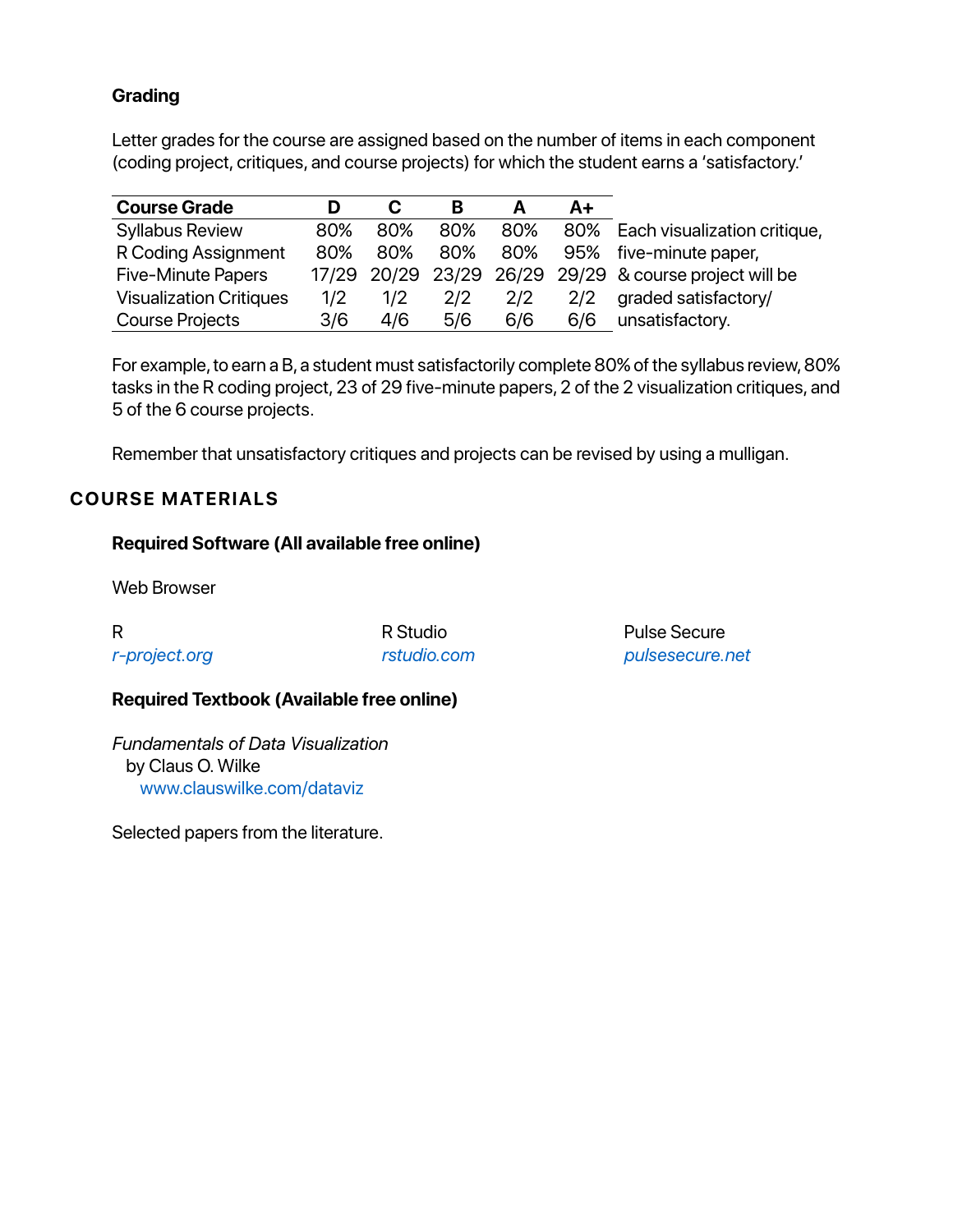# **SCHEDULE**

| Date       | <b>Topic or Activity</b>                                                                      |
|------------|-----------------------------------------------------------------------------------------------|
| Tue Jan 11 | Read: Fundamentals of Data Visualization · www.clauswilke.com/dataviz<br>Chapters 2-3         |
|            | <b>Lecture:</b> Introduction; Elements of Visualization                                       |
|            | <b>Due: Five-Minute Paper 1</b>                                                               |
| Thu Jan 13 | <b>Read: Fundamentals of Data Visualization · www.clauswilke.com/dataviz</b><br>Chapters 1, 4 |
|            | <b>Lecture:</b> Introduction to Good Visualization                                            |
|            | <b>Due:</b> Five-Minute Paper 2                                                               |
|            | <b>Due:</b> Syllabus Review                                                                   |
| Tue Jan 18 | Read: Fundamentals of Data Visualization · www.clauswilke.com/dataviz<br>Chapter 27           |
|            | Lecture: Visualization with R · Data Frames & Base Graphics                                   |
|            | <b>Due: Five-Minutes Paper 3</b>                                                              |
|            | Wed Jan 19 Due: Critique 1                                                                    |
|            | <b>Thu Jan 20 Lecture:</b> Visualization with $R \cdot ggplot2$                               |
|            | <b>Due:</b> Five-Minutes Paper 4                                                              |
| Tue Jan 25 | Read: Fundamentals of Data Visualization · www.clauswilke.com/dataviz<br>Chapter 6            |
|            | <b>Lecture: Visualizing Amounts</b>                                                           |
|            | <b>Due: Five-Minute Paper 5</b>                                                               |
|            | Wed Jan 26 Due: R Coding Assignment                                                           |
| Thu Jan 27 | Read: Fundamentals of Data Visualization · www.clauswilke.com/dataviz<br>Chapters 7-9         |
|            | <b>Lecture: Visualizing Distributions</b>                                                     |
|            | <b>Due: Five-Minute Paper 6</b>                                                               |
| Tue Feb 1  | Read: Fundamentals of Data Visualization · www.clauswilke.com/dataviz<br>Chapter 12           |
|            | Lecture: Visualizing Associations                                                             |
|            | Due: Five-Minute Paper 7                                                                      |
| Wed Feb 2  | Due: Project 1                                                                                |
|            |                                                                                               |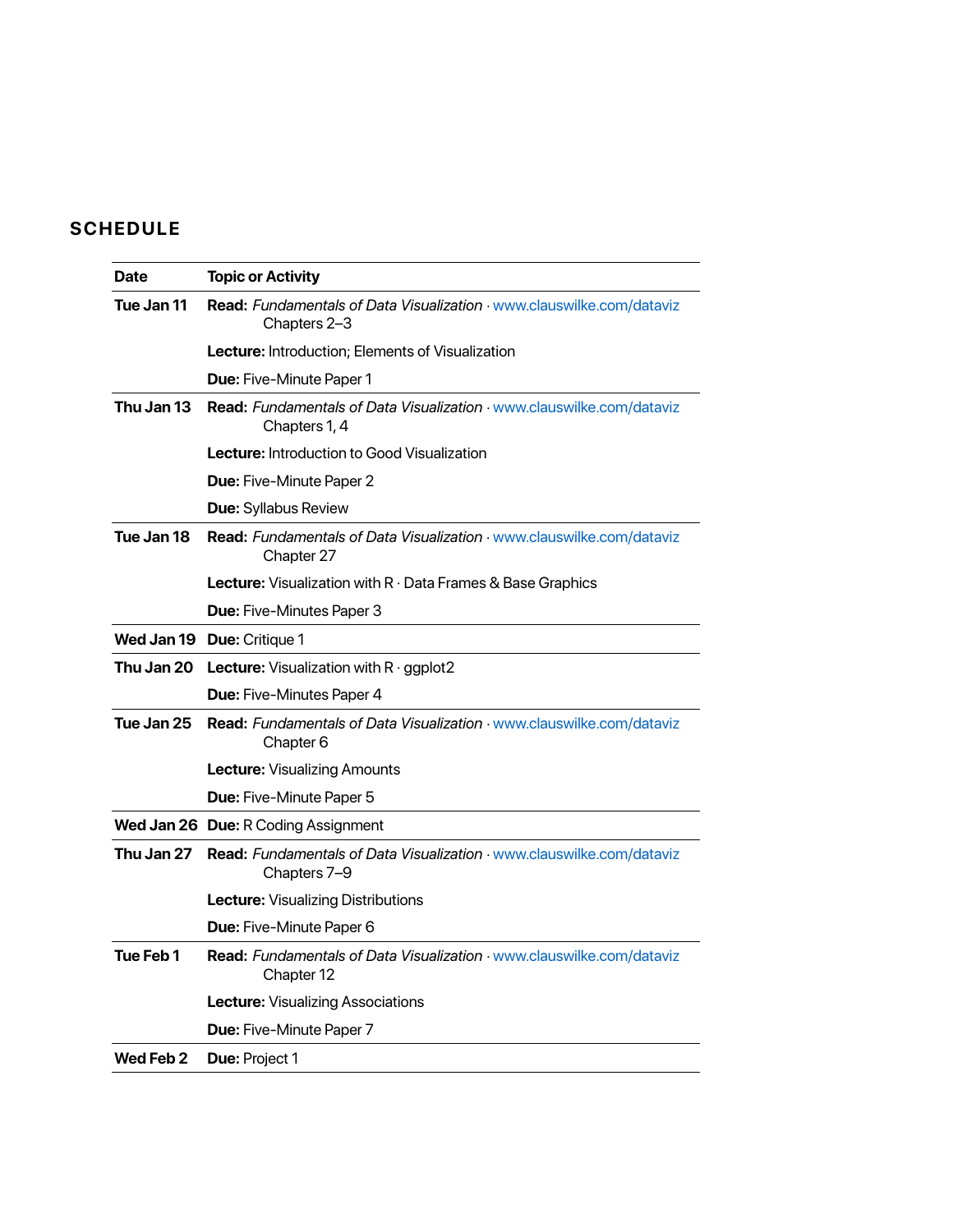| <b>Date</b>      | <b>Topic or Activity</b>                                                                   |
|------------------|--------------------------------------------------------------------------------------------|
| Thu Feb 3        | Read: Fundamentals of Data Visualization · www.clauswilke.com/dataviz<br>Chapters 10-11    |
|                  | Lecture: Visualizing Proportions                                                           |
|                  | Due: Five-Minute Paper 8                                                                   |
| Tue Feb 8        | <b>Read: Fundamentals of Data Visualization · www.clauswilke.com/dataviz</b><br>Chapter 14 |
|                  | <b>Lecture: Visualizing Trends</b>                                                         |
|                  | Due: Five-Minute Paper 9                                                                   |
| Wed Feb 9        | <b>Due: Critique 2</b>                                                                     |
| Thu Feb 10       | Read: Fundamentals of Data Visualization · www.clauswilke.com/dataviz<br>Chapter 16        |
|                  | <b>Lecture:</b> Visualizing Uncertainty                                                    |
|                  | Due: Five-Minute Paper 10                                                                  |
| Tue Feb 15       | Read: Saxena et al. Neurocomputing 2017<br>https://dx.doi.org/10.1016/j.neucom.2017.06.053 |
|                  | <b>Lecture:</b> Visualizing High Dimensions                                                |
|                  | <b>Due: Five-Minute Paper 11</b>                                                           |
|                  | Wed Feb 16 Due: Project 2                                                                  |
| Thu Feb 17       | Read: Nusrat et al. Comput Graph Forum 2019<br>https://dx.doi.org/10.1111/cgf.13727        |
|                  | <b>Lecture:</b> Visualization in Genetics & Genomics 1                                     |
|                  | <b>Due:</b> Five-Minute Paper 12                                                           |
| Tue Feb 22       | <b>Lecture:</b> Visualization in Genetics & Genomics 2                                     |
|                  | <b>Due:</b> Five-Minute Paper 13                                                           |
| Thu Feb 24       | <b>Lecture:</b> Ethical Issues in Visualization                                            |
|                  | Due: Five-Minute Paper 14                                                                  |
| Tue Mar 1        | <b>Lecture: Presenting Visualizations</b>                                                  |
|                  | Due: Five-Minute Paper 15                                                                  |
| Wed Mar 2        | Due: Project 3                                                                             |
| Thu Mar 3        | Read: Fundamentals of Data Visualization · www.clauswilke.com/dataviz<br>Chapter 28        |
|                  | Lecture: Visualization with Tableau & Python                                               |
|                  | Due: Five-Minute Paper 16                                                                  |
| <b>Tue Mar 8</b> | <b>Lecture:</b> No Class $\cdot$ Spring Break                                              |
| Thu Mar 10       | Lecture: No Class · Spring Break                                                           |
| Tue Mar 15       | <b>Lecture:</b> Introduction to Annotation                                                 |
|                  | Due: Five-Minute Paper 17                                                                  |
| Thu Mar 17       | <b>Lecture:</b> SNV- & LD-Based Annotation                                                 |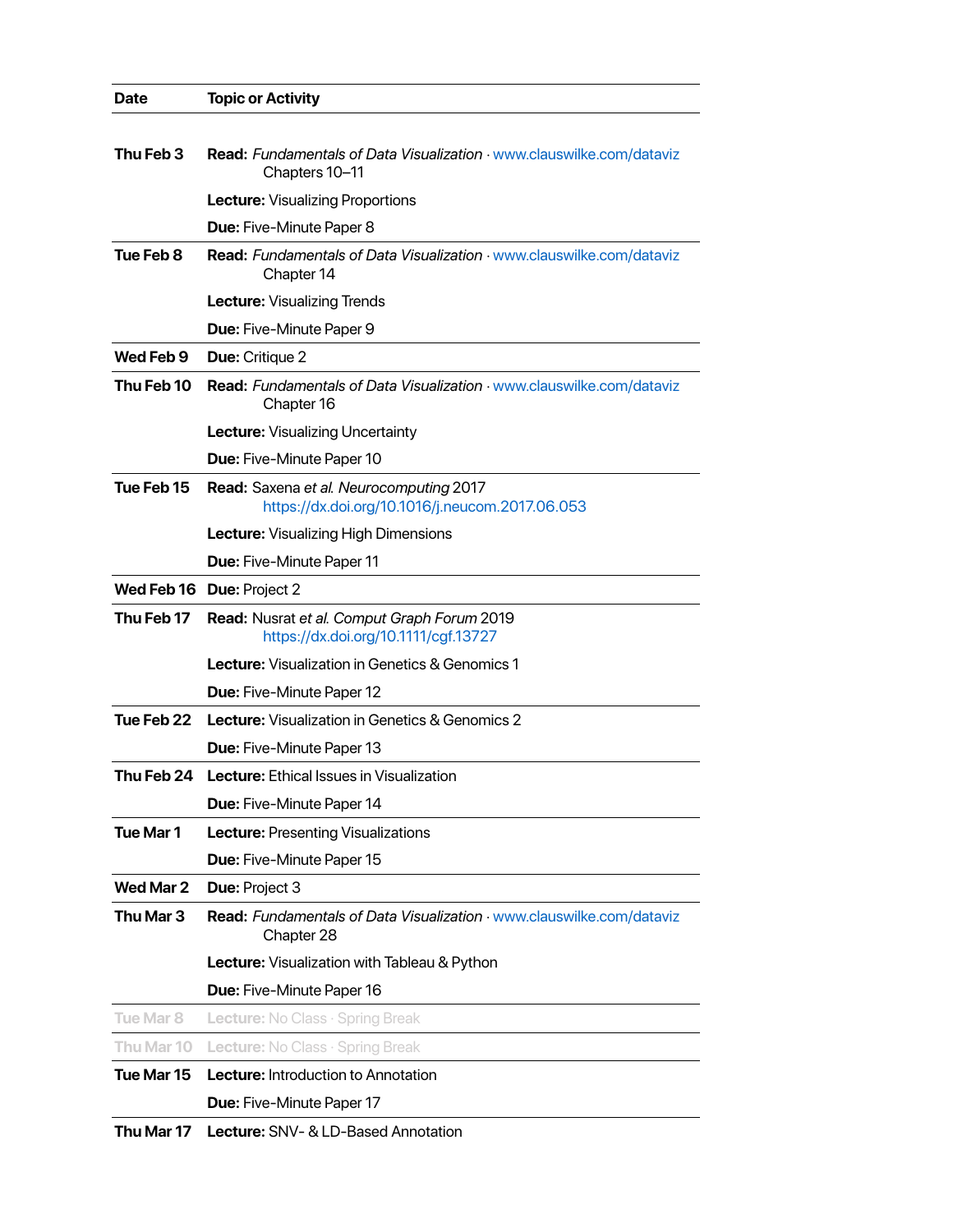| <b>Date</b> | <b>Topic or Activity</b>                                              |
|-------------|-----------------------------------------------------------------------|
|             | Due: Five-Minute Paper 18                                             |
| Tue Mar 22  | Lecture: Annotation & Interpretation                                  |
|             | <b>Due: Five-Minute Paper 19</b>                                      |
|             | Wed Mar 23 Due: Project 4                                             |
|             | <b>Thu Mar 24 Lecture:</b> UCSC Genome Browser Visualization & Tables |
|             | <b>Due: Five-Minute Paper 20</b>                                      |
| Tue Mar 29  | Lecture: Constructing UCSC Genome Browser Custom Tracks               |
|             | Due: Five-Minute Paper 21                                             |
| Thu Mar 31  | Lecture: SQL & Querying UCSC Genome Browser Tables                    |
|             | <b>Due: Five-Minute Paper 22</b>                                      |
| Tue Apr 5   | Lecture: Gene Set/Pathway Analysis                                    |
|             | Due: Five-Minute Paper 23                                             |
| Wed Apr 6   | Due: Project 5                                                        |
| Thu Apr 7   | Lecture: Gene Set/Pathway Analysis                                    |
|             | Due: Five-Minute Paper 24                                             |
| Tue Apr 12  | Lecture: eQTLs & Transcriptome-Wide Association Studies               |
|             | Due: Five-Minute Paper 25                                             |
| Thu Apr 14  | <b>Lecture:</b> Phenome-Wide Association Studies & Metabolomics       |
|             | <b>Due: Five-Minute Paper 26</b>                                      |
| Tue Apr 19  | Lecture: Open Targets                                                 |
|             | Due: Five-Minute Paper 27                                             |
| Thu Apr 21  | Lecture: Case Study: GWAS Finemapping                                 |
|             | Due: Five-Minute Paper 28                                             |
| Tue Apr 26  | Lecture: Case Study: Multiomics                                       |
|             | Due: Five-Minute Paper 29                                             |
|             | Wed Apr 27 Due: Project 6                                             |
|             | Thu Apr 28 Lecture: No Class                                          |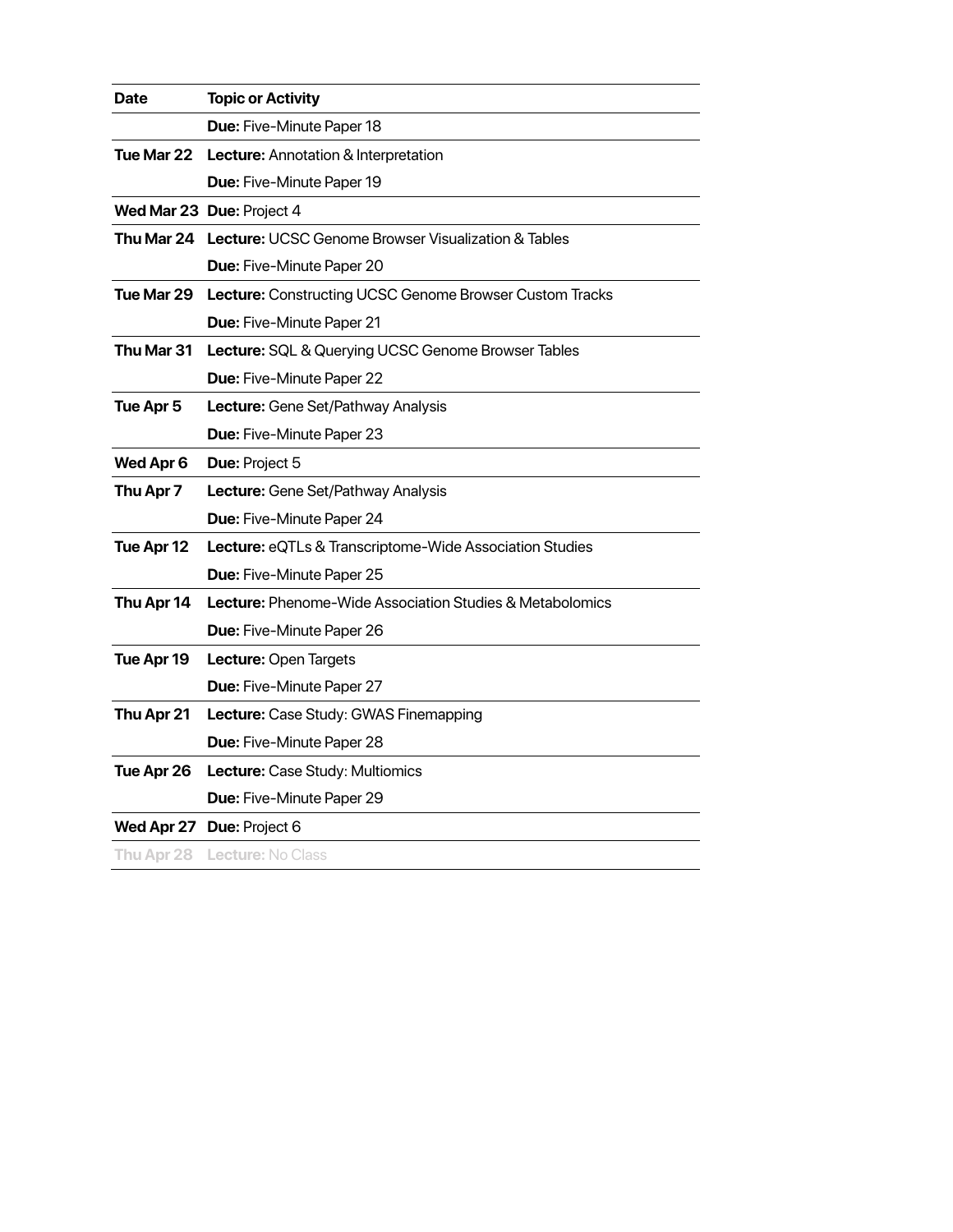### **ACADEMIC POLICIES**

#### **Academic Integrity**

All students are expected to adhere to the school's standards of academic honesty. Cheating/plagiarism will not be tolerated. The Graduate School of Public Health's policy on academic integrity, which is based on the University policy, is available online in the Pitt Public Health Academic Handbook. The policy includes obligations for faculty and students, procedures for adjudicating violations, and other critical information. Please take the time to read this policy.

#### **Plagiarism**

#### University policy:

#### https://bc.pitt.edu/policies/policy/02/02-03-02.html

Integrity of the academic process requires that credit be given where credit is due. Accordingly, it is unethical to present as one's own work the ideas, representations, words of another, or to permit another to present one's own work without customary and proper acknowledgement of sources.

A student has an obligation to exhibit honesty and to respect the ethical standards of the profession in carrying out his or her academic assignments. Without limiting the application of this principle, a student may be found to have violated this obligation if he or she:

- 10. Presents as one's own, for academic evaluation, the ideas, representations, or words of another person or persons without customary and proper acknowledgment of sources.
- 11. Submits the work of another person in a manner which represents the work to be one's own.

To avoid plagiarism, you must give "customary and proper acknowledgment of sources" by appropriately and clearly identifying which thoughts are yours and which are others, and appropriately citing your sources.

Sophisticated plagiarism detection software will be used in this course. If plagiarism is detected, you will automatically receive a grade of zero for that assignment and the incident will be reported, as required, to your Dean.

### **Covid-19 & Public Health**

In the midst of this pandemic, it is extremely important that you abide by public health regulations and University of Pittsburgh health standards and guidelines. While in class, at a minimum, this means you must wear a face covering and comply with physical distancing requirements; other requirements may be added by the University during the semester. These rules have been developed to protect the health and safety of all community members. Failure to comply with these requirements will result in you not being permitted to attend class in person and could result in a Student Conduct violation. For the most up-to-date information and guidance, please visit coronavirus.pitt.edu and check your Pitt email for updates before each class.

#### **Course Recording**

This class or portions of this class will be recorded by the instructors for educational purposes. These recordings will be shared only with students enrolled in the course via Canvas and will be deleted at the end of the course.

To ensure the free and open discussion of ideas, students may not record classroom lectures, discussion and/or activities without the advance written permission of the instructor, and any such recording properly approved in advance can be used solely for the student's own private use.

### **Copyright Notice**

These materials may be protected by copyright. United States copyright law, 17 USC § 101, *et seq*., in addition to University policy and procedures, prohibit unauthorized duplication or retransmission of course materials. See Library of Congress Copyright Office and the University Copyright Policy.

#### Websites:

www.copyright.gov www.provost.pitt.edu/faculty-handbook/ch3\_uni\_copyright

#### **Disability Resources**

#### www.studentaffairs.pitt.edu/drs

If you have a disability for which you are or may be requesting an accommodation, you are encouraged to contact both your instructor and Disability Resources and Services, 140 William Pitt Union, 412-648-7890 as early as possible in the term.